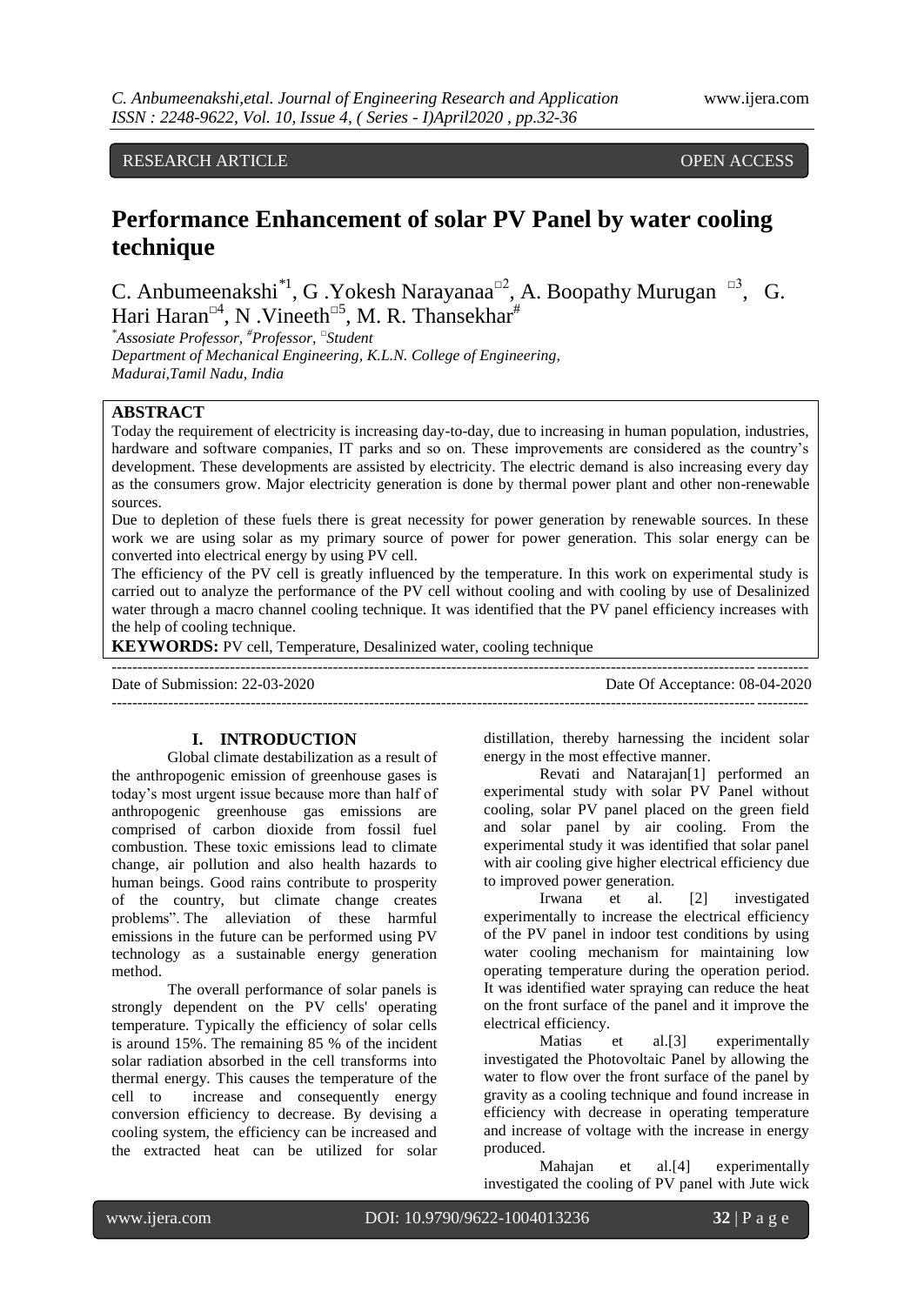structures. It was identified that average increment in the electrical efficiency of water cooled PV panel with jute wick structures and it improves the efficiency of PV panel

Yogesh et al. [5] reviewed various cooling techniques to achieve cooling action in photovoltaic modules. It was identified that liquid cooling offers better alternative shows lower module temperature and yields higher electrical efficiency.

Jee et al. [6] elaborately reviewed the overview of the different solar flat plate PV/T technologies, their efficiencies, applications, advantages, limitations and research opportunities available and concluded that several testing is needed to promote the photovoltaic PV technology.

The progress in science  $&$  technology is a non-stop process. New things and new technology are being invented. As the technology grows day by day, we can imagine about the future in which thing we may occupy every place. A detailed experimental investigation is carried out to avoid degradation of cells as well as performance enhancement to minimize the economy hence water cooling technique using channels were used below the panels and it cools the panel.

# **II. EXPERIMENTAL SETUP**

This experimental setup comprises of 2 solar panels, LXI Data acquisition, thermocouples, charge controller, battery and connecting wires, 300 liters tank, water flow meter, gate valve, ball valve and brass square tube and fan.

These are two solar panels, one is used with water cooling and the other is used without water cooling. The thermocouples are usually connected with 8 equally divided places in the solar panel. These thermocouples are also connected to the LXI Data acquisition unit to find the temperature of that point. The positive terminal and negative terminal from the solar panel is connected to the charge controller. DC charge from the solar panel is converted to the AC charge and store in the battery.



**Fig. 1.** PV panel Setup with (C-TYPE) cooling



**Fig .2.** PV Panel Setup with (U-TYPE) cooling

# **III. EXPERIMENTAL PROCEDURE**

The solar panels are placed against the direction of the sunlight. Solar panel converts light energy into electrical energy. The sunlight falls over the solar panel. We have to solar panels one is with cooling and other one is without cooling. At certain temperature, the efficiency of the solar panel would be high. The temperature can be reduced by the continuous cooling. The material of channel, type of flow and type of liquid used for cooling are some of the factors to be maintaining at that temperature. Here we used brass channel and water as a cooling liquid.

For the continuous supply of water into the channels, the water is stored in the overhead tank by using the pump. From the pump the water is directed into the channels by its inlet and water from the channels are get back into the underground storage by using its outlet.The thermocouples are placed in 8 different positions to measure the temperature of the solar panel at that particular point. By using the temperature of inlet and outlet water, we can measure the temperature emitted.

J-Type thermocouples from the solar panel is connected to the LXI Data acquistitation to measure the temperature and to display the temperature at that particular point. The charge controller is used to converts the DC current from the solar panel into the Ac current. The battery is used to store the energy, On the other hand, we can use the current directly for running fans, motors etc. The some procedures and connection is followed in the non cooling solar panel also except the cooling system. By this project, we can found the difference of energy generated in both the solar panels.

# **IV. RESULTS AND DISCUSSION**

The experiments were performed in the solar panel with cooling and without cooling. The solar panel with cooling was performed with two types of water cooling technique. The experiments were repeated on different days with cooling and without cooling and the results were compared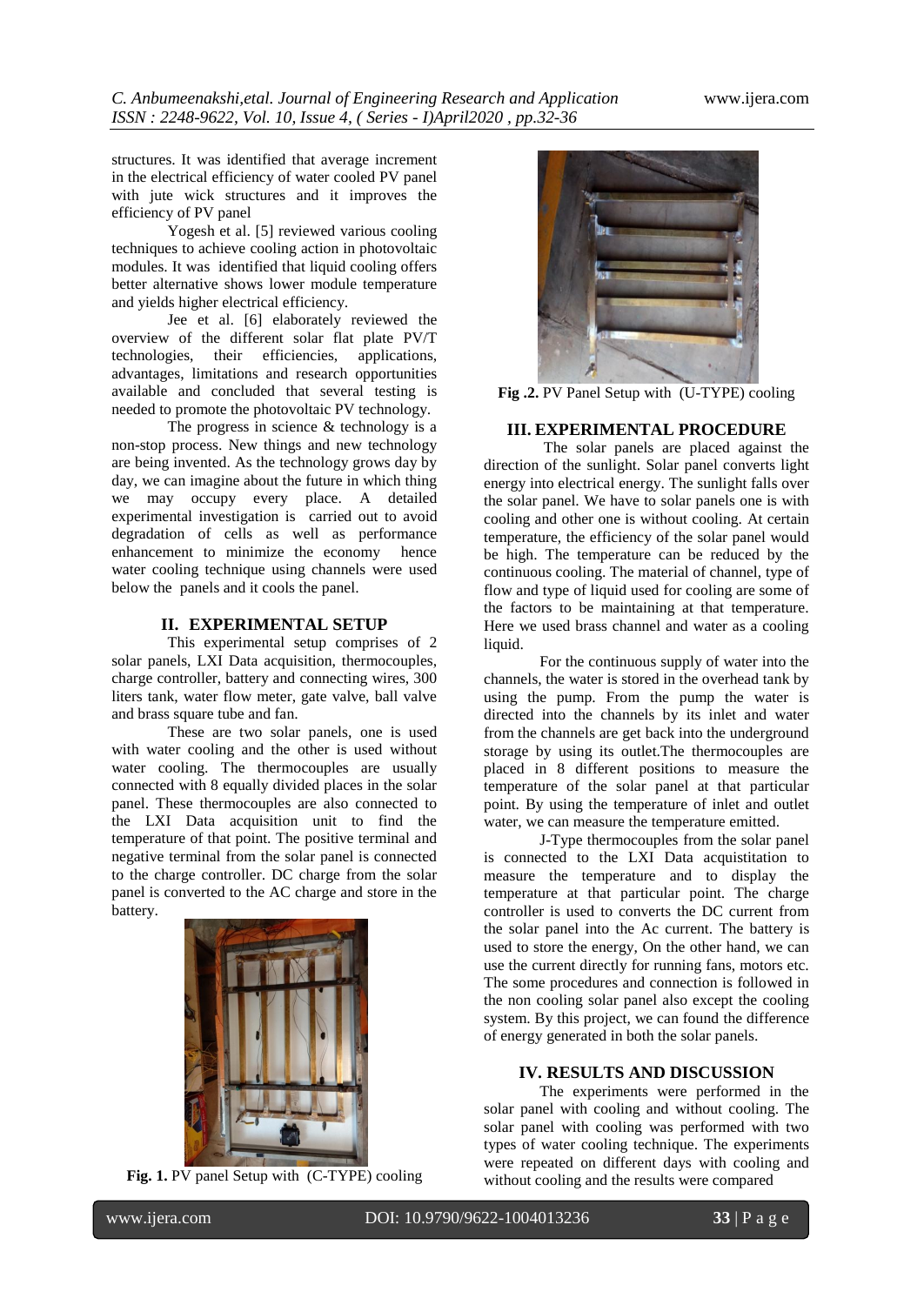#### **4.1 Effect Of Temperature**

It is recommended that cooling solar panels after 45 degrees Celsius is a necessary in our experimental setup. We cool panel from 12PM-4PM and simultaneously we recorded temperature readings in panel with cooling and without cooling. So we cooled our panels to maintain it below 55 degrees Celsius. But yet more cooling is needed at mid noon especially at 1PM-2PM. At this time the panel without cooling reaches 65 degrees Celsius, which will leads to degradation of cells soon and as well as conversion rate of photons to electron movement to produce current is dropped up to some extent.



**Fig. 3.** C Type Average Temperature versus Time



**Fig. 5.** U type Average temperature versus Time

#### **4.2 Effect Of Electrical Efficiency**

In computing electrical efficiency of solar panel we recorded open circuit voltage and short circuit current value for every 15 minutes of hour from 12PM – 4PM.

Observations are made on both cooled panel and without cooled panel at same instant of time. It graphically shows that panel cooled is giving more electrical power compared to panel without cooled. From the graphical observation the efficiency of cooled panel increases to 0.6 percent compared to without cooled panel measured at same

instant of time at same location. So, we had enhanced the performance of solar panel by cooling in our experimental setup.

In general the efficiency of solar panel ranges from 14-17% from the literature survey for every one degree Celsius above 25 degree Celsius there is a drop of 0.45% in efficiency approximately, if we consider at 2 noon the efficiency temperature is 53- 65 degree Celsius. So, there will be drop of 7-8 % in efficiency. We got maximum of 8.9 % efficiency. It correlates with literature review,





**Fig. 6.** Efficiency of cooling with C type cooling and without cooling



**Fig .7 .** Efficiency of cooling with U type cooling and without cooling

#### **4.3 Effect Of Thermal Effectiveness**

In general cooling will increase the heat transfer compared to without cooling as because of temperature as driving potential. As like in fins we compare heat transfer with fins and heat transfer without fins. Ratio between these two is effectiveness. Here also we found out thermal effectiveness of solar panels with cooling and without cooling and we showed graphical illustrations for experimental setup.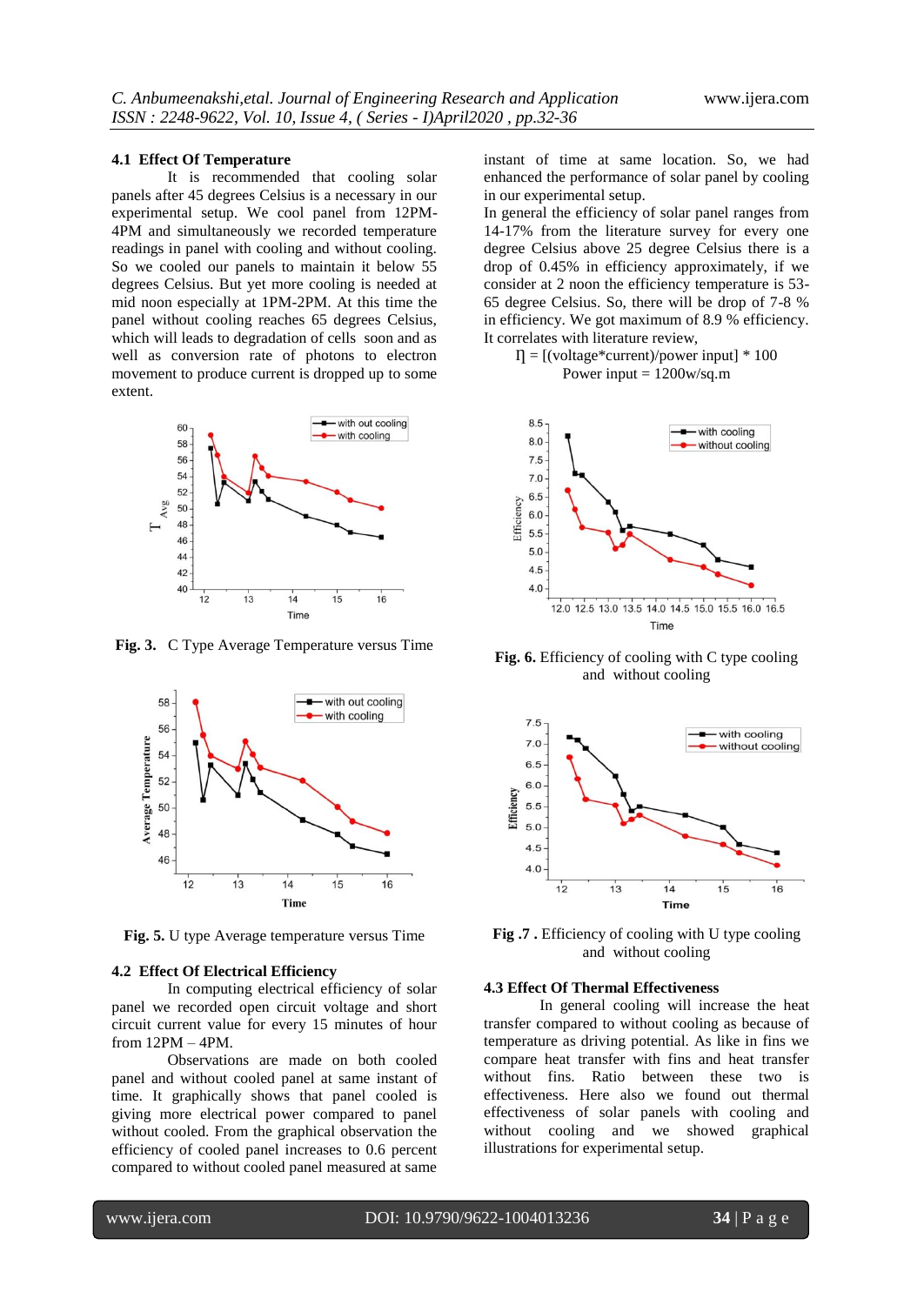Effectiveness =  $[1 - ((Avg.Temp (with cooling)) -$ Amb.Temp) / (Avg.Temp (without cooling) – Amb.Temp))].



**Fig .8 .** C Type Effectiveness



**Fig. 9.** U Type Effectiveness

#### **4.4 Comparison Of Electrical Efficiency Of C-Type channel Vs U-Type Channel**

In computing electrical efficiency of C-TYPE AND U- TYPE solar panel we recorded open circuit voltage and short circuit current value for every 15 minutes of hour from 12PM – 4PM.

From the graphical observation the efficiency of C-TYPE cooled panel increases the cooling percent compared to U-TYPE cooled panel measured at same instant of time at same location. So, we suggest to implement C-TYPE panel for the better performance of C-TYPE solar panel by cooling in our experimental setup.



**Fig .10 .** Comparison of electrical efficiency of C type and U Type

#### **V. CONCLUSION**

In our experimental setup comparison of with and without cooling of solar panel using water is carried out through capillary action. We concluded that cooling lends 0.5% increase in solar panel compared to solar panel without cooling. Cooling of panels maintains below 50 degrees Celsius most probable time. It avoids the degradation of solar cells when it's exposed to high temperature. Finally, effectiveness of our cooling is carried out compared to without cooling. By observation cooling is necessary at  $12.00 \text{ PM} - 4.00$ PM. It is possible to cool and clean the PV panels using the proposed cooling system in hot regions. Maximum temperature difference attained is 11.5 degree Celsius with and without cooling.

The PV panels yields the highest output energy if cooling of the panels starts when the temperature of the PV panels reaches the maximum allowable temperature (MAT), i.e., 50˚c.. In our experimental setup we use the two different type of panels such as C-TYPE panel and U-TYPE panel. We identify the performance of that two panels by the observation. From the basis of graphical observation the efficiency of C-TYPE cooled panel increases the cooling percent compared to U-TYPE cooled panel measured at same instant of time at same location. So, we conclude our result with the suggestion to implement C-TYPE panel in Solar Panel cooling setup for the better performance of C-TYPE panel by cooling in our experimental setup.

#### **REFERENCES**

- [1]. D. Revati, E. Natarajan, " Enhancing the Efficiency of Solar Cell by Air Cooling",
- [2]. Indian Journal of Science and Technology, Vol 9(5),DOI:10.17485/ijst/2016/v9i5/ 87274, February 2016
- [3]. Y.M.Irwana,, W.Z.Leowa , M.Irwantoa, Fareq.Ma, A.R.Ameliaa, N.Gomesha,I.Safwatia, "Indoor Test

www.ijera.com DOI: 10.9790/9622-1004013236 **35** | P a g e